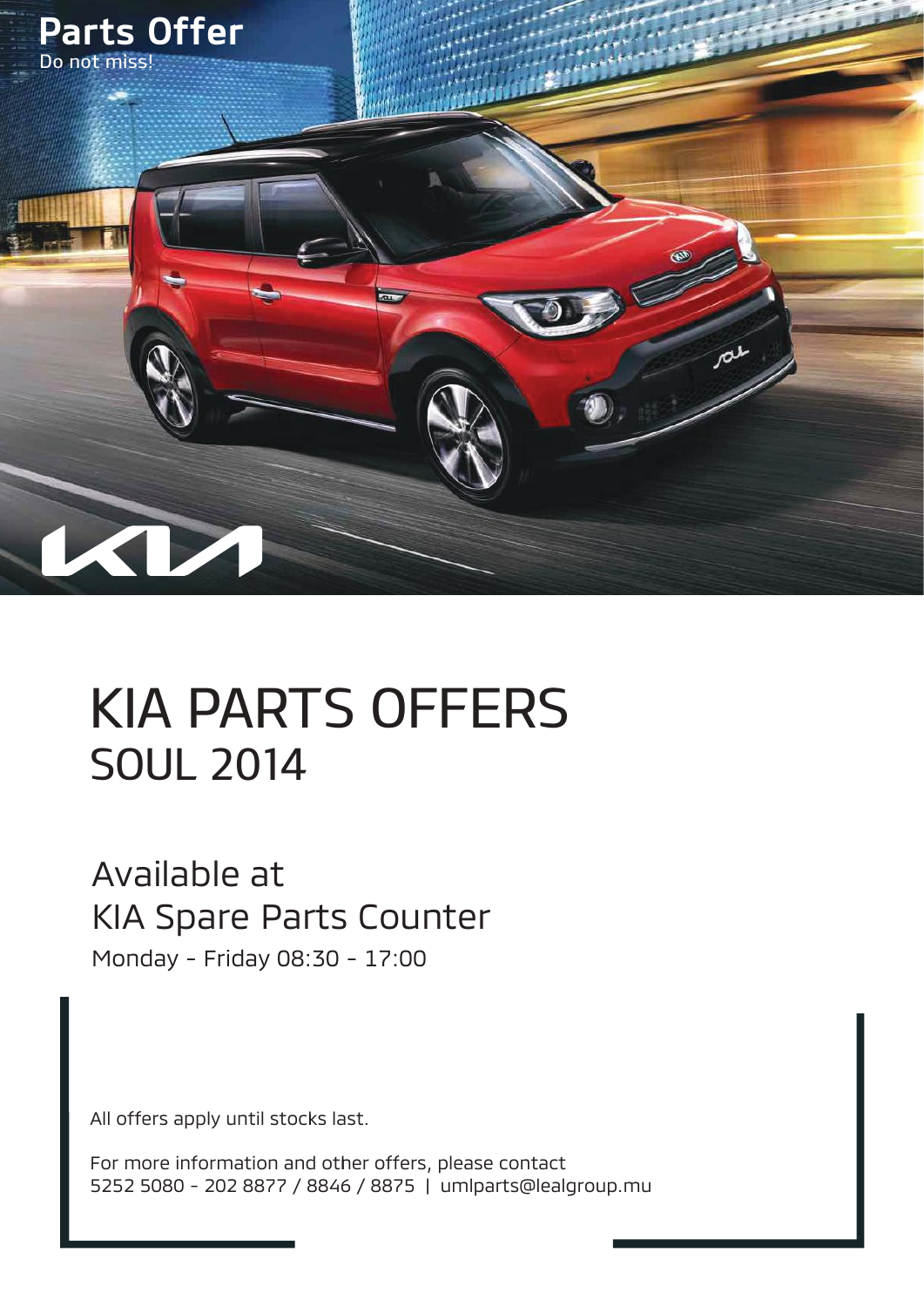| Part No.      | Part Description                 | Qty            | Normal<br>Price | Discounted<br>Price |
|---------------|----------------------------------|----------------|-----------------|---------------------|
| 25310B2050    | <b>RADIATOR ASSY</b>             | 1              | 15,525          | 3,105               |
| 25380B2000    | <b>BLOWER ASSY</b>               | 1              | 16,337          | 3,267               |
| 25412B2000    | RADIATOR LOWER HOSE              | 1              | <del>D1</del> ⊄ | 183                 |
| 28600B2020    | <b>CENTER MUFFLER ASSY</b>       | 1              | 33,770          | 19,902              |
| 29135B2000    | <b>AIR GUARD RH</b>              | 1              | $\frac{1}{2}$   | 186                 |
| 29136B2000    | AIR GUARD LH                     | 1              | <del>90</del> ≢ | 181                 |
| 32800B2910QQK | BRAKE PEDAL ASSY (M/T)           | $\overline{2}$ | 3,468           | 1,734               |
| 32800B2920QQK | BRAKE PEDAL ASSY (A/T)           | $\overline{2}$ | 3,242           | 1,606               |
| 52905B2300    | WHEEL ASSY ALUMINIUM             | $\overline{2}$ | 20,174          | 4,035               |
| 52960B2020    | <b>WHEEL HUB CAP ASSY</b>        | 1              | 1,847           | 628                 |
| 52973B2020    | CAP WHEEL TRIM                   | 15             | <del>₩</del>    | 223                 |
| 54610B2000    | <b>INSULATOR ASSY-STRUT</b>      | 2              | 2,887           | 1,732               |
| 54650B2040    | STRUT ASSY-FR LH                 | 1              | 10,342          | 6,205               |
| 55311B2000    | <b>INSULATOR STRUT</b>           | $\overline{2}$ | ‡क्ट            | 937                 |
| 56516E4090QQK | PINION PLUG KIT                  | 21             | ⋙               | 427                 |
| 58110B2000    | <b>BRAKE ASSY FR LH</b>          | 1              | 22,770          | 13,302              |
| 58130B2000    | <b>BRAKE ASSY FR RH</b>          | 1              | 22.75           | 13,307              |
| 65910B2300    | PANEL ASSY BACK                  | 1              | 8,465           | 4,233               |
| 79110B2000    | <b>HOOD HINGE ASSY LH</b>        | $\overline{2}$ | ≫क्ष            | 320                 |
| 79120B2000    | <b>HOOD HINGE ASSY RH</b>        | $\overline{2}$ | ≫ेख             | 320                 |
| 81130B2900    | <b>HOOD LOCK ASSY RH</b>         | 1              | स्क्षि          | 206                 |
| 81140B2000    | <b>HOOD SAFETY HOOK ASSY</b>     | 1              | <del>≫4</del>   | 188                 |
| 86110B2930    | <b>WINDSHIELD GLASS ASSY</b>     | $\overline{2}$ | 27,482          | 10,741              |
| 86131B2000    | <b>WINDSHIELD GLASS MOULDING</b> | $\overline{2}$ | <del>ঠ2া</del>  | 373                 |
| 86382B2000    | DR BLACK FRAME TAP UPR RR LH     | 1              | <del>౫</del>    | 63                  |
| 86383B2000    | DR BLACK TAPE RR LH              | 1              | ₩               | 103                 |
| 86513B2100    | <b>BUMPER COVER FR CTR</b>       | $\overline{2}$ | 3,876           | 775                 |
| 86517B2000    | <b>FRONT HOOK CAP</b>            | 5              | ₩               | 23                  |
| 86519B2010    | FRT BPR LICENCE PLATE MOULDING   | $\overline{2}$ | <del>299</del>  | 60                  |
| 86530B2100    | <b>BUMPER RAIL ASSY FR</b>       | $\overline{2}$ | 2,269           | 1,654               |
| 86551B2000    | FR BUMPR UPR SIDE MTG BRCKT LH   | 1              | ₿44             | 129                 |
| 86559B2000    | <b>FRONT BUMPER RIB PIECE</b>    | 1              | <del>doa</del>  | 182                 |
| 86561B2010    | FRONT BUMPER GRILLE CTR          | 1              | 2,043           | 603                 |
| 86617B2020    | CAP RR HOOK                      | 5              | <sub>≯</sub>    | 25                  |

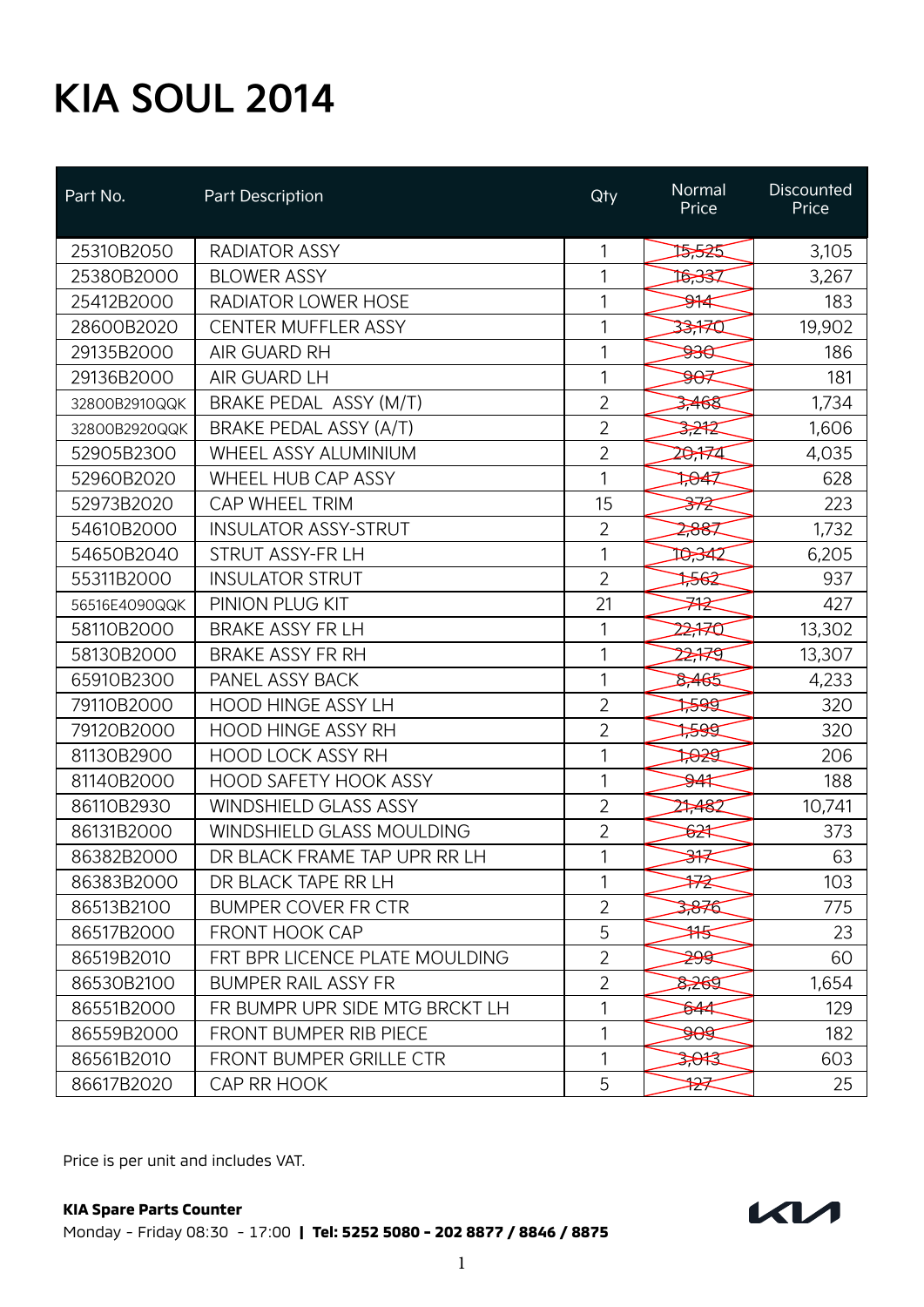| Part No.   | Part Description                        | Qty            | Normal<br>Price | <b>Discounted</b><br>Price |
|------------|-----------------------------------------|----------------|-----------------|----------------------------|
| 86641B2000 | STAY RR BUMPER LH                       | $\overline{2}$ | 7668            | 334                        |
| 86681B2000 | BUMPER SIDE MOULDING ASSY RR L          | $\overline{2}$ | ‡86इ            | 932                        |
| 86811B2000 | FRONT WHEEL LH, GUARD ASSY              | 1              | 2,243           | 1,121                      |
| 86812B2000 | <b>GUARD ASSY-FRONT WHEEL, RH</b>       | 1              | 2,243           | 1,121                      |
| 86812B2100 | FRONT WHEEL GUARD ASSY RH               | $\overline{2}$ | 2776            | 1,058                      |
| 86831B2000 | <b>GUARD ASSY FRONT WHEEL MUD LH</b>    | $\overline{2}$ | ষ্ট             | 368                        |
| 86841B2000 | REAR WHEEL MUD GUARD ASSY LH            | 1              | <del>506</del>  | 304                        |
| 87539B2000 | ANTI CHIPPING FILM LWR LH               | 4              | ⊅‱              | 829                        |
| 87610B2780 | MIRROR ASSY- OUTSIDE RR VIEW            | $\overline{2}$ | 13,400          | 6,705                      |
| 87610B2860 | <b>OUTSIDE VIEW MIRROR ASSY RR LH</b>   | 1              | 23,529          | 14,117                     |
| 87614B2000 | <b>OUTSIDE MIRROR LAMP ASSY LH</b>      | 1              | 1774            | 886                        |
| 87616B2020 | SCALP O/S RR VIEW MIRROR LH             | $\overline{2}$ | <del>966</del>  | 483                        |
| 87620B2780 | OUTSIDE RR VIEW MIRROR ASSY RH          | 3              | 13,400          | 6,705                      |
| 87621B2040 | MIRROR & HOLDER OUTSIDE RR RH           | $\overline{2}$ | ≭€ट             | 581                        |
| 87624B2000 | LAMP ASSY OUTSIDE MIRROR RH             | 1              | ₩₩              | 886                        |
| 87626B2020 | SCALP O/S RR VIEW MIRROR RH             | $\overline{2}$ | <del>966</del>  | 483                        |
| 87751B2000 | SIDE SILL MOULDING ASSY LH              | 1              | 4,336           | 867                        |
| 87771B2100 | FENDER GARNISH ASSY LH                  | 3              | ≫¥इ             | 1,166                      |
| 87772B2100 | FENDER GARNISH ASSY RH                  | 1              | 7850            | 370                        |
| 87810B2000 | <b>GLASS &amp; MOULDING ASSY QRT LH</b> | 1              | 4577            | 915                        |
| 915901C000 | <b>WIRING CLIP</b>                      | $\overline{2}$ | 44              | 9                          |
| 91890B2391 | WIRING HARNESS R.P.A. S                 | 1              | ‡ਨ≠2            | 314                        |
| 92101B2310 | <b>HEAD LAMP ASSY LH</b>                | 1              | 14,490          | 2,898                      |
| 92201B2020 | FRONT FOG LAMP ASSY LH                  | 1              | ⊅¥€             | 1,024                      |
| 92202B2020 | <b>FRONT FOG LAMP ASSY RH</b>           | 1              | \$796           | 1,639                      |
| 92402B2020 | REAR COMBINATION LAMP ASSY RH           | 2              | केश्वे          | 4,980                      |
| 95440B2100 | SMART KEY FOB                           |                | <b>D,555</b>    | 3,933                      |
| 95670B2050 | ABS.FR WHEEL SENSOR LH                  | 1              | 2,014           | 1,007                      |
| 95671B2050 | WHEEL SENSOR FR RH                      | 1              | 2,018           | 1,009                      |
| 96610B2000 | LOW PITCH HORN ASSY                     | $\overline{2}$ | 7686            | 843                        |
| 972351U000 | <b>TRANSISTOR FIELD EFFECT</b>          | 1              | 2,900           | 1,740                      |
| 98510B2000 | W/SHLD WASHER MOTOR&PUMP ASSY           | 1              | स्रिस           | 653                        |
| 98621B2000 | W/SHLD WASHER RESERVOIR ASSY            | 1              | <del>202</del>  | 285                        |

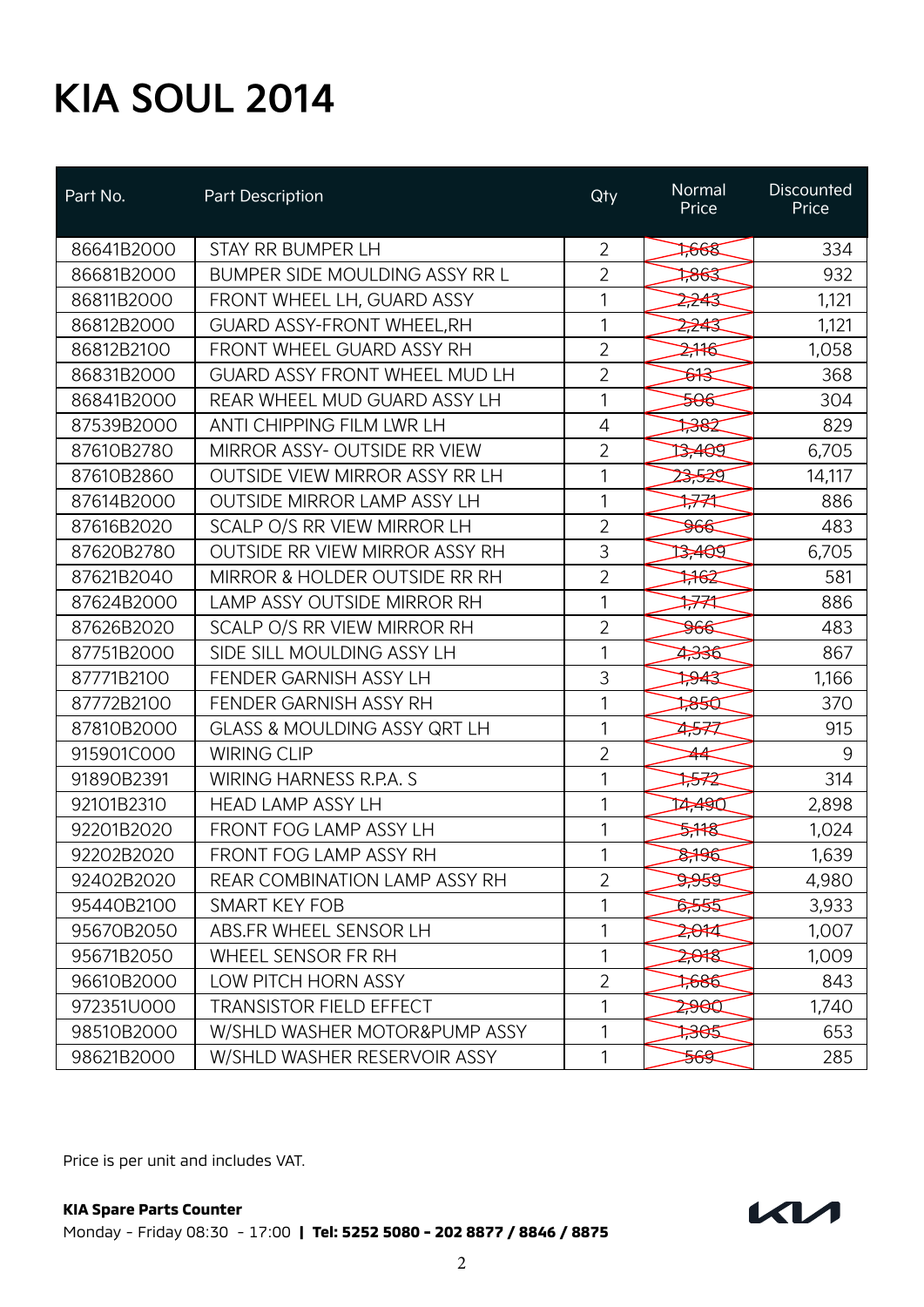| Part No.      | Part Description                      | Qty            | Normal<br>Price   | <b>Discounted</b><br>Price |
|---------------|---------------------------------------|----------------|-------------------|----------------------------|
| 25310B2050    | <b>RADIATOR ASSY</b>                  | 1              | 13,525            | 3,105                      |
| 25380B2000    | <b>BLOWER ASSY</b>                    | 1              | 16,337            | 3,267                      |
| 25412B2000    | <b>RADIATOR LOWER HOSE</b>            | 1              | <del>≫⊬</del> ⊄   | 183                        |
| 29135B2000    | <b>AIR GUARD RH</b>                   | 1              | केश्व             | 186                        |
| 29136B2000    | AIR GUARD LH                          | 1              | <del>90</del>     | 181                        |
| 32800B2910QQK | BRAKE PEDAL ASSY (M/T)                | $\overline{2}$ | 3,468             | 1,734                      |
| 32800B2920QQK | <b>BRAKE PEDAL ASSY (A/T)</b>         | $\overline{2}$ | 3,242             | 1,606                      |
| 52905B2300    | WHEEL ASSY ALUMINIUM                  | $\overline{2}$ | 20,174            | 4,035                      |
| 65910B2300    | PANEL ASSY BACK                       | 1              | 8,465             | 4,233                      |
| 79110B2000    | <b>HOOD HINGE ASSY LH</b>             | $\overline{2}$ | ≫क्ष              | 320                        |
| 79120B2000    | <b>HOOD HINGE ASSY RH</b>             | $\overline{2}$ | ≫भ्र              | 320                        |
| 81130B2900    | <b>HOOD LOCK ASSY RH</b>              | 1              | ⊅ঔর               | 206                        |
| 81140B2000    | <b>HOOD SAFETY HOOK ASSY</b>          | 1              | ₩                 | 188                        |
| 86110B2930    | <b>WINDSHIELD GLASS ASSY</b>          | $\overline{2}$ | 27,482            | 10,741                     |
| 86382B2000    | DR BLACK FRAME TAP UPR RR LH          | 1              | <del>≫∖</del>     | 63                         |
| 86513B2100    | <b>BUMPER COVER FR CTR</b>            | $\overline{2}$ | 3,876             | 775                        |
| 86517B2000    | <b>FRONT HOOK CAP</b>                 | 5              | ₩                 | 23                         |
| 86519B2010    | FRT BPR LICENCE PLATE MOULDING        | 2              | ≱¥                | 60                         |
| 86530B2100    | <b>BUMPER RAIL ASSY FR</b>            | 1              | 8,269             | 1,654                      |
| 86551B2000    | FR BUMPR UPR SIDE MTG BRCKT LH        | 1              | ₿44               | 129                        |
| 86559B2000    | <b>FRONT BUMPER RIB PIECE</b>         | 1              | क्षेस             | 182                        |
| 86561B2010    | <b>FRONT BUMPER GRILLE CTR</b>        | 1              | <del>3,01</del> 3 | 603                        |
| 86617B2020    | <b>CAP RR HOOK</b>                    | 5              | ₩                 | 25                         |
| 86641B2000    | <b>STAY RR BUMPER LH</b>              | $\overline{2}$ | 7668              | 334                        |
| 86681B2000    | <b>BUMPER SIDE MOULDING ASSY RR L</b> | 1              | ⊅‱                | 932                        |
| 86811B2000    | FRONT WHEEL LH, GUARD ASSY            | 1              | 2,243             | 1,121                      |
| 86812B2000    | <b>GUARD ASSY-FRONT WHEEL, RH</b>     | 1              | 2,243             | 1,121                      |
| 86812B2100    | FRONT WHEEL GUARD ASSY RH             | $\overline{2}$ | 2716              | 1,058                      |
| 87610B2780    | <b>MIRROR ASSY- OUTSIDE RR VIEW</b>   | $\overline{2}$ | 13,400            | 6,705                      |
| 87616B2020    | SCALP O/S RR VIEW MIRROR LH           | $\overline{2}$ | <del>96€</del>    | 483                        |
| 87620B2780    | <b>OUTSIDE RR VIEW MIRROR ASSY RH</b> | 3              | 13,400            | 6,705                      |
| 87621B2040    | MIRROR & HOLDER OUTSIDE RR RH         | $\overline{2}$ | ≭क्ट              | 581                        |
| 87626B2020    | SCALP O/S RR VIEW MIRROR RH           | $\overline{2}$ | <del>966</del>    | 483                        |
| 87751B2000    | SIDE SILL MOULDING ASSY LH            | 1              | 2,336             | 867                        |